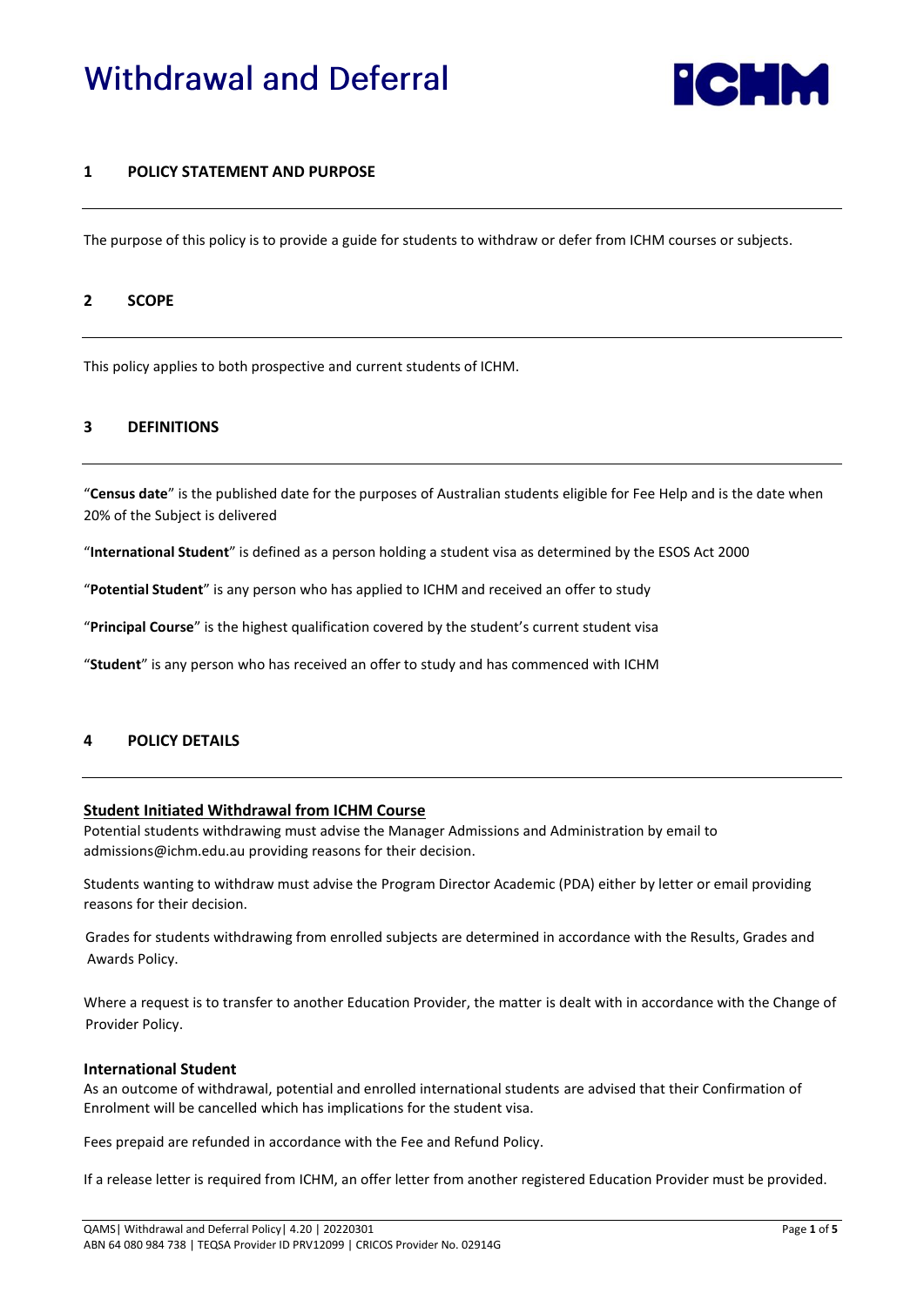The student must advise a contact address to ICHM for any future correspondence.

## **Withdrawing prior to commencing with ICHM - undertaking packaged course or where a Visa to study under an ICHM COE granted.**

The Principal Course (ICHM Degree course) that the ICHM COE is issued for is a determining factor. Where a student has not commenced the degree course this is a significant issue in deciding whether ICHM provides a release from the course of study. ICHM considers each situation on its merits based on the circumstances and in accordance with the Change of Provider Policy.

#### **Withdrawing within first 6 months of commencing at ICHM**

ICHM considers each situation on its merits based on the circumstances.

#### **Withdrawing after the first six months of commencing at ICHM**

The student is encouraged to remain until the end of semester, completing subjects enrolled.

## **Australian Student**

Australian Students can withdraw at any time up until Census Date without penalty.

Refunds of fees paid are made in accordance with the Fee and Refund Policy.

FEE-HELP debt remains for subjects enrolled after Census Date.

Applications for refunds in special circumstances must be made through ICHM to the Department of Education and Training.

ICHM remains supportive and sensitive to the needs and traditional cultural practices of Aboriginal and Torres Strait Islander peoples. For more information, please refer to the *Diversity, Equity and Inclusion Policy*.

## **Withdrawing within the first 6 months of commencing at ICHM**

ICHM considers each situation on its merits based on the circumstances.

## **Withdrawing after the first six months of commencing at ICHM**

The student should be encouraged to remain until the end of semester, completing subjects enrolled.

## **Student Initiated Withdrawal from Subject**

Prior to accepting/rejecting the application to withdraw from a subject, the student is counselled by the PDA or PC Delegate.

## **International Student**

International Students, as a condition of their Visa, are required to be enrolled in a full-time course. Any reduction in load may impact on the Student Visa.

The decision to accept an international student withdrawing from a subject is made by the PDA.

## **Australian Student**

ICHM remains supportive and sensitive to the needs and cultural practices of Aboriginal and Torres Strait Islander peoples. For more information, please refer to the *Diversity, Equity and Inclusion Policy*.

#### **Withdrawal prior to Census date**.

Australian students can withdraw from a subject without penalty prior to Census Date.

#### **Withdrawal after Census date**

Refunds of fees paid are made in accordance with the Fee and Refund Policy.

Any Fee Help debt remains for the subject enrolled.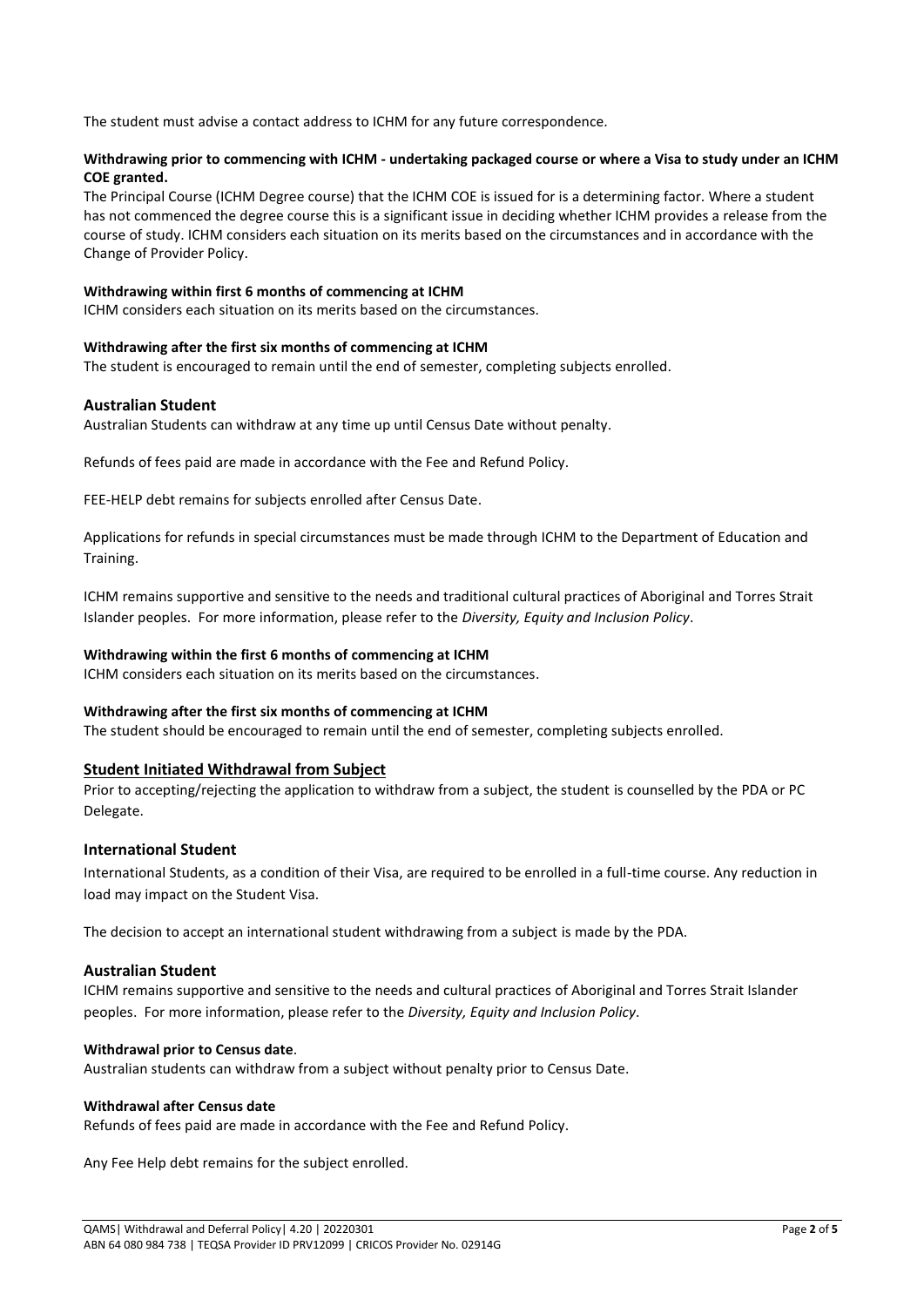Applications for refunds in special circumstances must be made through ICHM to the Department of Education and Training.

# **ICHM Initiated Withdrawal from ICHM Course**

ICHM initiated withdrawal only occurs when there is an issue with student behaviour including but not limited to evidence of fraud/misleading information/lack of academic progression or legal issues involving the student, not meeting financial commitments or for compassionate reasons.

The Personal Conduct Policy, Course Progression Policy and the Fee and Refund Policy provide definitions relating to these matters.

The student/potential student may be interviewed and given the opportunity to have a witness present.

On collection of evidence, the information is presented to the PDA to determine the appropriate course of action.

In a matter of serious student misconduct, the matter may be referred to the CEO and College Council Disciplinary Committee for determination.

A student/potential student is advised by the PDA of the circumstances which lead to the decision to not accept/continue the enrolment.

## **International Student**

The student is advised that the Confirmation of Enrolment will be cancelled.

Prepaid fees are refunded in accordance with the Fee and Refund Policy.

#### **Australian Student**

Refunds of fees paid are made in accordance with the Fee and Refund Policy.

Any FEE-HELP debt remains for the subject enrolled. Applications for refunds in special circumstances must be made through ICHM to the Department of Education and Training.

## **Student Initiated Deferral from ICHM Course**

Where a student wishes to defer, they must inform the PDA by letter or email giving reasons for their decision.

The decision on accepting a student deferring from a course is made by the PDA.

The maximum time given for a deferral in any application is 6 months. At the end of the first 6 months the student can seek deferral for a further 6 months with detailed reasons.

Deferral longer than 12 months requires withdrawal from the Course.

International Students are required to leave Australia when deferral is approved.

ICHM remains supportive and sensitive to the needs and cultural practices of Aboriginal and Torres Strait Islander peoples. For more information, please refer to the *Diversity, Equity and Inclusion Policy*.

## **Appeals**

The student may activate an appeal against decisions made under this Policy through the:

- *Academic Grievance Policy* where the appeal is against matters in relation to course progression
- *Non-Academic Grievance Policy* where the appeal is against matters in relation to financial commitments, legal issues, or personal circumstances
- *Personal Conduct Policy* where the appeal is in relation to matters relating to student conduct.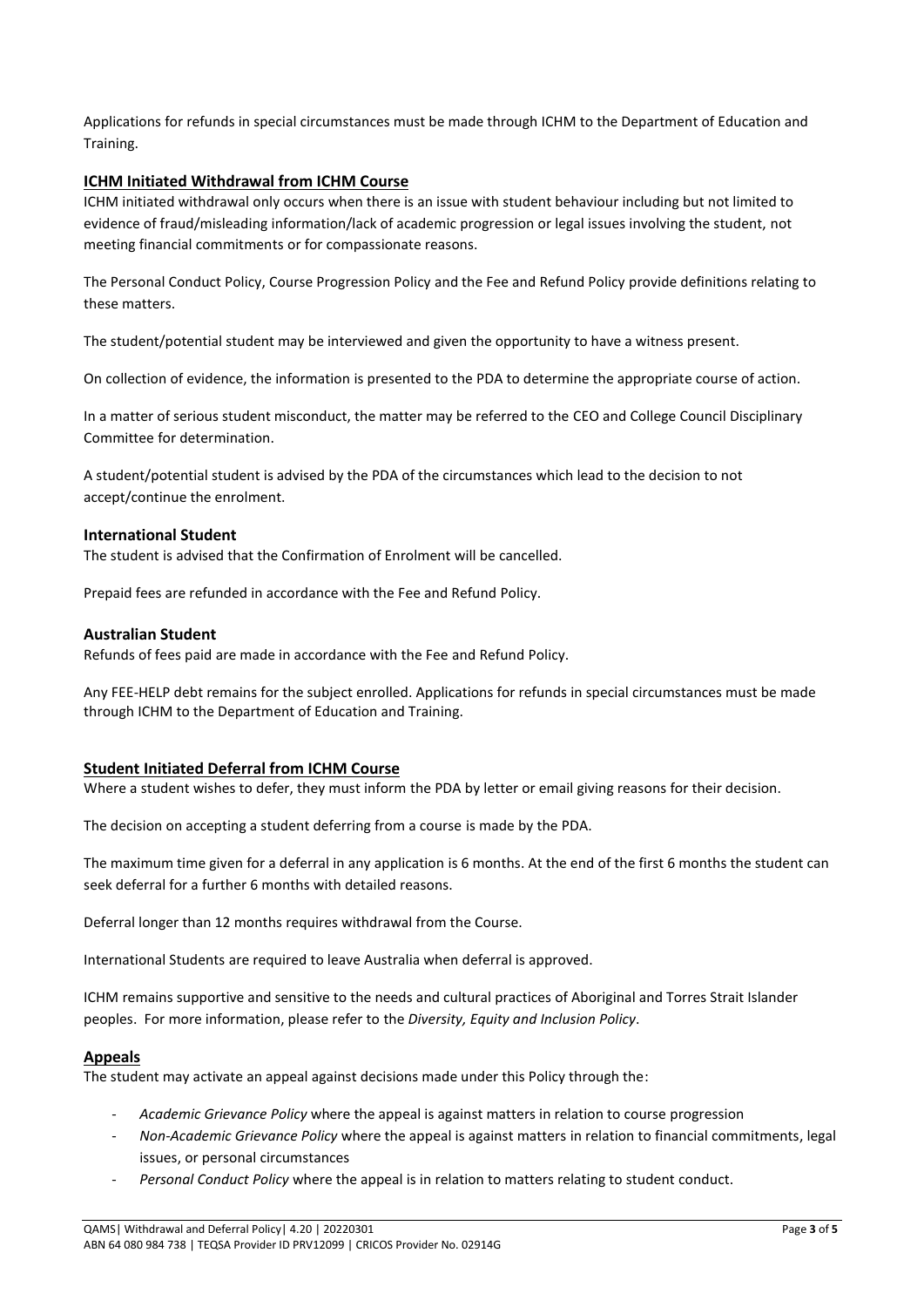# **5 ASSOCIATED DOCUMENTATION**

Fee and Refund Policy Change of Provider Policy Course Progression Policy Personal Conduct Policy Results, Grades and Awards Policy Academic Grievance Policy Non-Academic Grievance Policy National Code of Practice for Providers of Education and Training to Overseas Students 2018 Education Services for Overseas Students Act 2000

# **6 RESPONSIBILITIES AND AUTHORITIES**

The PDA is the policy owner and changes to this policy must be approved by the Chief Executive Officer.

# **7 REVIEW**

The PDA is responsible for the review of this policy on a 3 yearly basis.

# **8 ACKNOWLEDGEMENT (if applicable)**

Not applicable.

# **9 APPROVAL**

| WITHDRAWAL AND DEFERRAL   |                         |  |
|---------------------------|-------------------------|--|
| <b>Policy Owner</b>       | <b>PDA</b>              |  |
| <b>Version Number</b>     | 4.2                     |  |
| <b>Approval Authority</b> | Chief Executive Officer |  |
| <b>Approval Date</b>      | March 2022              |  |
| <b>Next Review Date</b>   | <b>March 2025</b>       |  |